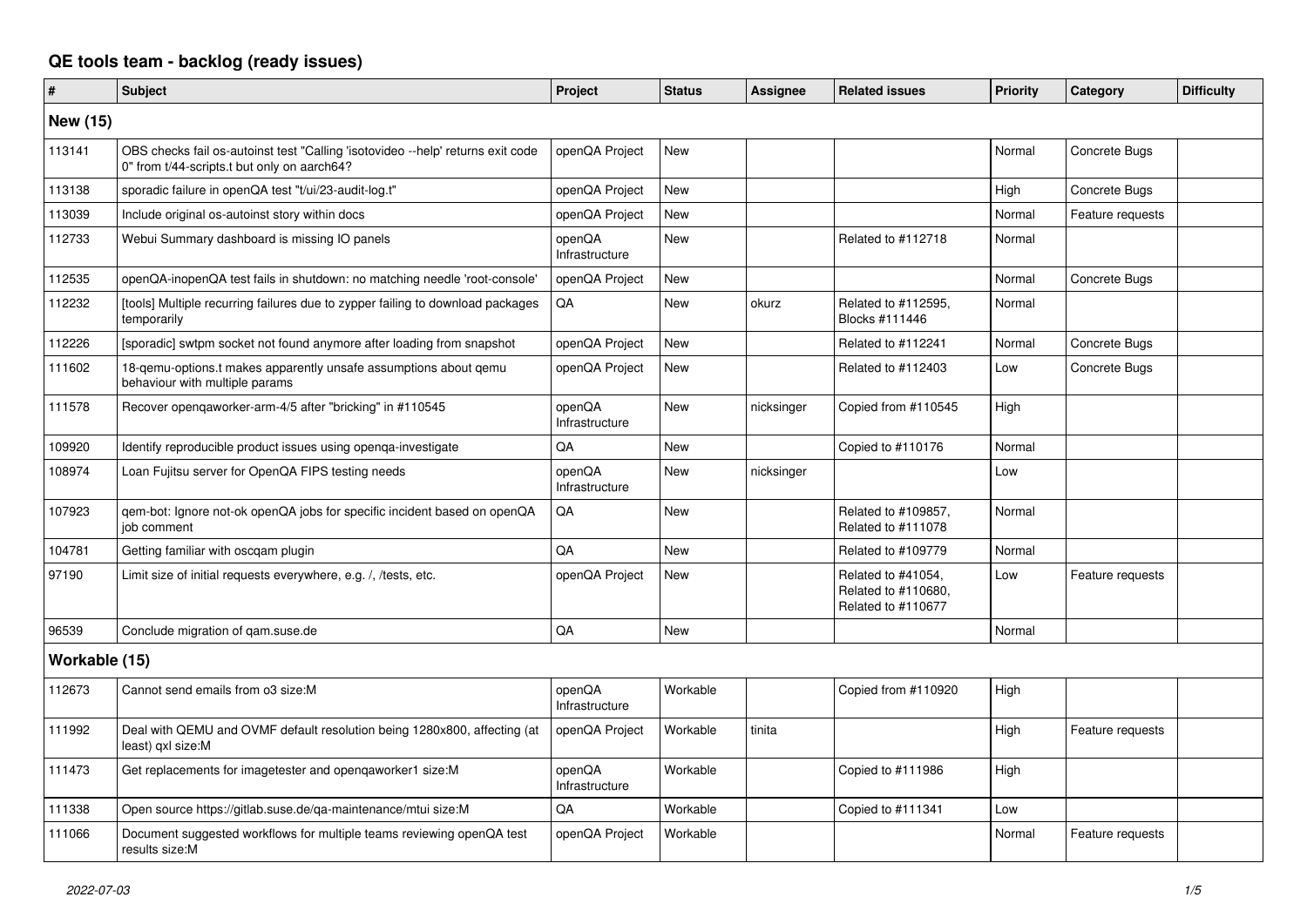| $\sharp$            | Subject                                                                                                                                                                                           | Project                  | <b>Status</b> | Assignee   | <b>Related issues</b>                                                                                                                                                              | Priority | Category         | <b>Difficulty</b> |
|---------------------|---------------------------------------------------------------------------------------------------------------------------------------------------------------------------------------------------|--------------------------|---------------|------------|------------------------------------------------------------------------------------------------------------------------------------------------------------------------------------|----------|------------------|-------------------|
| 109746              | Improve QA related server room management, consistent naming and<br>tagging size:M                                                                                                                | openQA<br>Infrastructure | Workable      |            | Copied from #102650,<br>Copied to #110521                                                                                                                                          | Low      |                  |                   |
| 109112              | Improve os-autoinst sshXtermVt.pm connection error handling (was: "Test<br>died: Error connecting to <root@redcurrant-4.qa.suse.de>: No route to host")<br/>size:M</root@redcurrant-4.qa.suse.de> | openQA<br>Infrastructure | Workable      |            | Related to #98832, Has<br>duplicate #109719                                                                                                                                        | Low      |                  |                   |
| 107941              | [sporadic] openQA Fullstack test t/full-stack.t can still fail with "udevadm" log<br>message size:M                                                                                               | openQA Project           | Workable      |            |                                                                                                                                                                                    | Low      | Concrete Bugs    |                   |
| 106056              | [virtualization][tools] Improve retry behaviour and connection error handling in<br>backend::ipmi (was: "Fail to connect openqaipmi5-sp.qa.suse.de on our osd<br>environment") size:M             | openQA Project           | Workable      |            | Related to #102650                                                                                                                                                                 | Low      | Feature requests |                   |
| 105594              | Two new machines for OSD and o3, meant for bare-metal virtualization<br>size:M                                                                                                                    | openQA<br>Infrastructure | Workable      | nicksinger | Related to #110227                                                                                                                                                                 | Normal   |                  |                   |
| 103736              | Make aarch64 machine chan-1 up and running after it is broken size:M                                                                                                                              | openQA<br>Infrastructure | Workable      | nicksinger |                                                                                                                                                                                    | High     |                  |                   |
| 100967              | Use more perl signatures - openQA size:M                                                                                                                                                          | openQA Project           | Workable      | okurz      | Copied from #99663,<br>Copied to #105127                                                                                                                                           | Low      | Feature requests |                   |
| 99663               | Use more perl signatures - os-autoinst size:M                                                                                                                                                     | openQA Project           | Workable      | okurz      | Related to #102146,<br>Related to #104986,<br>Related to #104520,<br>Related to #106654,<br>Related to #108323,<br>Related to #110983.<br>Related to #112319,<br>Copied to #100967 | Low      | Feature requests |                   |
| 95783               | Provide support for multi-machine scenarios handled by openqa-investigate<br>size:M                                                                                                               | openQA Project           | Workable      | mkittler   | Related to #103425,<br>Related to #71809,<br>Related to #69976,<br>Related to #107014,<br>Related to #110518,<br>Related to #110530,<br>Related to #110176,<br>Copied from #81859  | Normal   | Feature requests |                   |
| 81899               | [easy][beginner] Move code from isotovideo to a module size:M                                                                                                                                     | openQA Project           | Workable      | okurz      | Related to #108530                                                                                                                                                                 | Low      | Feature requests |                   |
| In Progress (3)     |                                                                                                                                                                                                   |                          |               |            |                                                                                                                                                                                    |          |                  |                   |
| 113087              | [qa-tools][qem-bot] malformed data in smelt incident causes smelt sync fail                                                                                                                       | QA                       | In Progress   | okurz      |                                                                                                                                                                                    | Urgent   |                  |                   |
| 111341              | Open source https://gitlab.suse.de/qa-maintenance/qam-oscplugin/ size:M                                                                                                                           | QA                       | In Progress   | osukup     | Copied from #111338                                                                                                                                                                | Normal   |                  |                   |
| 107032              | [timeboxed:20h] [spike] Create integration test of os-autoinst's VNC module<br>with VMWare's VNC-over-websockets size:S                                                                           | openQA Project           | In Progress   | mkittler   |                                                                                                                                                                                    | High     | Feature requests |                   |
| <b>Blocked (33)</b> |                                                                                                                                                                                                   |                          |               |            |                                                                                                                                                                                    |          |                  |                   |
| 112367              | [tools] python-paramiko on Leap/SLE throws exception with ed25519 key<br>size:M                                                                                                                   | QA                       | Blocked       | jbaier_cz  |                                                                                                                                                                                    | Normal   |                  |                   |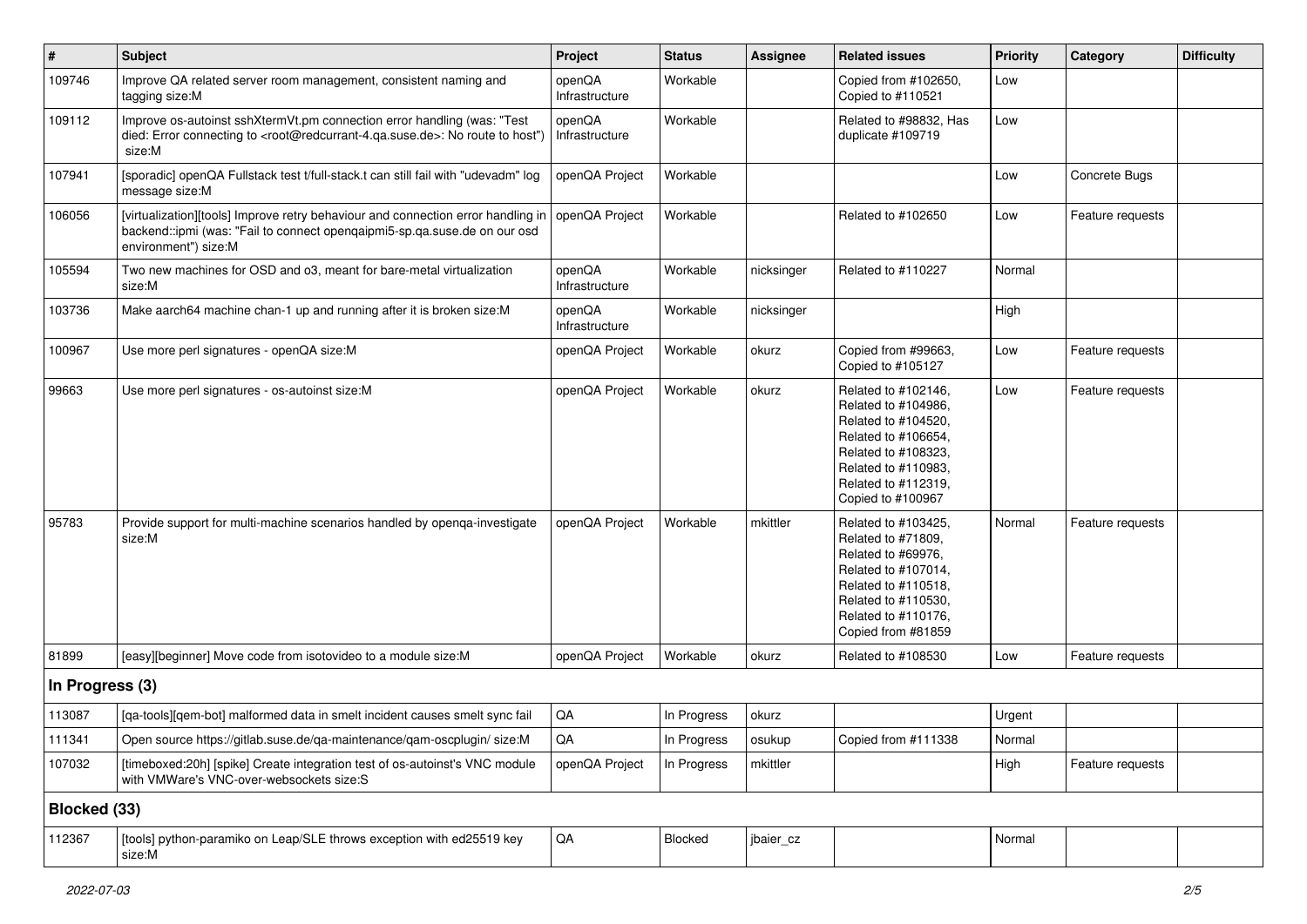| $\pmb{\#}$ | <b>Subject</b>                                                                                                                                                                                                              | Project                  | <b>Status</b>  | Assignee | <b>Related issues</b>                                                                                                                                    | <b>Priority</b> | Category         | <b>Difficulty</b> |
|------------|-----------------------------------------------------------------------------------------------------------------------------------------------------------------------------------------------------------------------------|--------------------------|----------------|----------|----------------------------------------------------------------------------------------------------------------------------------------------------------|-----------------|------------------|-------------------|
| 111860     | [epic] Upgrade all our infrastructure, e.g. o3+osd workers+webui and<br>production workloads, to openSUSE Leap 15.4                                                                                                         | openQA Project           | <b>Blocked</b> | okurz    | Copied from #99183                                                                                                                                       | Normal          | Organisational   |                   |
| 111446     | openQA-in-openQA tests fail due to corrupted downloaded rpm<br>auto_review:"Test died: command '.*zypper -n in<br>os-autoinst-distri-opensuse-deps' failed at<br>openqa//tests/install/test_distribution.pm line 1.*":retry | QA                       | <b>Blocked</b> | okurz    | Blocked by #112232                                                                                                                                       | Low             |                  |                   |
| 111347     | [saga][epic] Properly maintained Maintenance QA tooling                                                                                                                                                                     | QA                       | <b>Blocked</b> | okurz    | Copied from #99303                                                                                                                                       | Normal          |                  |                   |
| 110920     | Emails from 03 are rejected by mx2.suse.de for certain sender/recipients<br>size:S                                                                                                                                          | openQA<br>Infrastructure | <b>Blocked</b> | okurz    | Copied from #110629,<br>Copied to #112673                                                                                                                | High            |                  |                   |
| 110884     | [epic] Properly maintained open source mtui+oscgam                                                                                                                                                                          | QA                       | <b>Blocked</b> | okurz    |                                                                                                                                                          | Normal          |                  |                   |
| 110545     | Investigate and fix higher instability of openqaworker-arm-4/5 vs. arm-1/2/3<br>further things to try size:M                                                                                                                | openQA<br>Infrastructure | <b>Blocked</b> | okurz    | Copied to #111578                                                                                                                                        | High            |                  |                   |
| 109846     | [epic] Ensure all our database tables accomodate enough data, e.g. bigint for<br>id's                                                                                                                                       | openQA Project           | <b>Blocked</b> | okurz    | Copied from #109836                                                                                                                                      | Normal          | Feature requests |                   |
| 109740     | [epic] Stable os-autoinst unit tests with good coverage                                                                                                                                                                     | openQA Project           | <b>Blocked</b> | okurz    | Related to #109620                                                                                                                                       | Low             | Feature requests |                   |
| 109668     | [saga][epic] Stable and updated non-qemu backends for SLE validation                                                                                                                                                        | openQA Project           | <b>Blocked</b> | okurz    | Related to #37339                                                                                                                                        | High            | Feature requests |                   |
| 109659     | [epic] More remote workers                                                                                                                                                                                                  | openQA Project           | Blocked        | okurz    |                                                                                                                                                          | Low             | Feature requests |                   |
| 109656     | [epic] Stable non-gemu backends                                                                                                                                                                                             | openQA Project           | <b>Blocked</b> | okurz    | Related to #99345                                                                                                                                        | Normal          | Feature requests |                   |
| 108530     | os-autoinst plugins: x11 start program from os-autoinst-distri-openQA<br>dynamically loaded from another git repo size:M                                                                                                    | openQA Project           | <b>Blocked</b> | cdywan   | Related to #81899                                                                                                                                        | Normal          | Feature requests |                   |
| 108527     | [epic] os-autoinst plugins (or wheels or leaves or scrolls) for scalable code<br>reuse of helper functions and segmented test distributions                                                                                 | openQA Project           | <b>Blocked</b> | okurz    | Copied from #106922                                                                                                                                      | Normal          | Feature requests |                   |
| 106922     | [epic][sporadic] openqa_from_git fails in dashboard due to<br>ensure_unlocked_desktop not expecting password entry screen in case of<br>locked desktop auto review:"match=desktop-runner, screenlock timed<br>out.*":retry  | openQA Project           | Blocked        | okurz    | Related to #103122,<br>Related to #92092,<br>Related to #44441,<br>Related to #46589,<br>Related to #64078.<br>Copied from #106919,<br>Copied to #108527 | Normal          | Feature requests |                   |
| 103971     | [epic] Easy *re*-triggering and cloning of multi-machine tests                                                                                                                                                              | openQA Project           | <b>Blocked</b> | mkittler | Related to #66071                                                                                                                                        | Normal          | Feature requests |                   |
| 103962     | [saga][epic] Easy multi-machine handling: MM-tests as first-class citizens                                                                                                                                                  | openQA Project           | <b>Blocked</b> | mkittler | Copied to #112862                                                                                                                                        | Normal          | Feature requests |                   |
| 101048     | [epic] Investigate and fix higher instability of openqaworker-arm-4/5 vs.<br>$arm-1/2/3$                                                                                                                                    | openQA Project           | <b>Blocked</b> | mkittler | Related to #101030                                                                                                                                       | High            | Concrete Bugs    |                   |
| 100688     | [epic][virtualization][3rd party hypervisor] Add svirt backend compatibility for<br>vmware 7.0                                                                                                                              | openQA Project           | <b>Blocked</b> | okurz    |                                                                                                                                                          | High            | Feature requests |                   |
| 99831      | [epic] Better handle minion tasks failing with "Job terminated unexpectedly"                                                                                                                                                | openQA Project           | <b>Blocked</b> | mkittler |                                                                                                                                                          | Normal          | Feature requests |                   |
| 99660      | [epic] Use more perl signatures in our perl projects                                                                                                                                                                        | openQA Project           | Blocked        | okurz    |                                                                                                                                                          | Low             | Feature requests |                   |
| 99579      | [epic][retro] Follow-up to "Published QCOW images appear to be<br>uncompressed"                                                                                                                                             | openQA Project           | <b>Blocked</b> | okurz    | Related to #96557.<br>Copied from #99246                                                                                                                 | Low             | Organisational   |                   |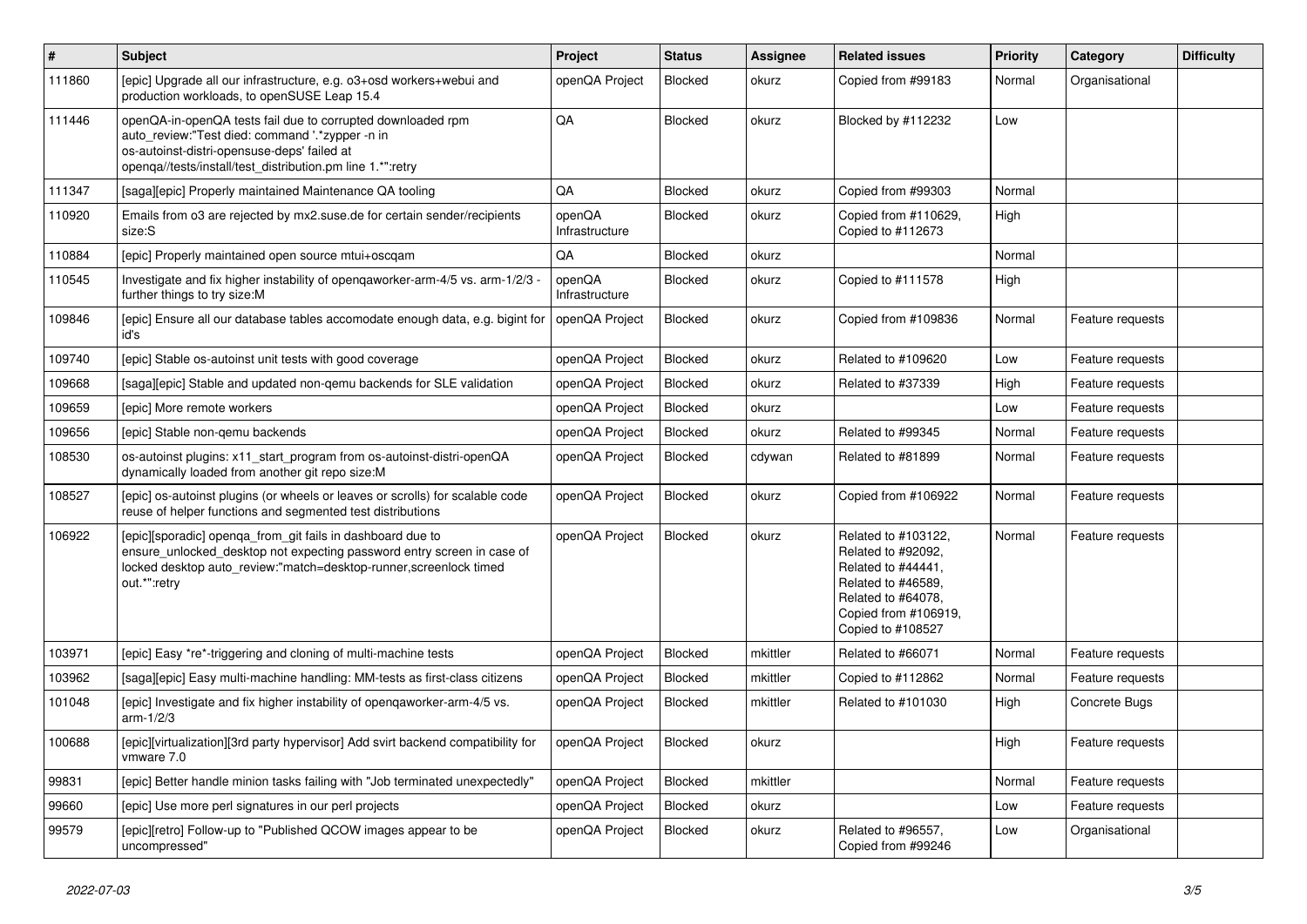| $\vert$ #     | Subject                                                                                                                                                                        | Project                  | <b>Status</b>  | <b>Assignee</b> | <b>Related issues</b>                                                               | <b>Priority</b> | Category         | <b>Difficulty</b> |
|---------------|--------------------------------------------------------------------------------------------------------------------------------------------------------------------------------|--------------------------|----------------|-----------------|-------------------------------------------------------------------------------------|-----------------|------------------|-------------------|
| 98952         | [epic] t/full-stack.t sporadically fails "clickElement: element not interactable"<br>and other errors                                                                          | openQA Project           | <b>Blocked</b> | mkittler        | Related to #101734                                                                  | Low             | Concrete Bugs    |                   |
| 98472         | [epic] Scale out: Disaster recovery deployments of existing openQA<br>infrastructures                                                                                          | openQA Project           | Blocked        | okurz           |                                                                                     | Normal          | Feature requests |                   |
| 97862         | More openQA worker hardware for OSD size:M                                                                                                                                     | openQA<br>Infrastructure | Blocked        | okurz           | Copied from #97043,<br>Copied to #104970                                            | High            |                  |                   |
| 96263         | [epic] Exclude certain Minion tasks from "Too many Minion job failures alert"<br>alert                                                                                         | openQA Project           | Blocked        | okurz           | Related to #96197,<br>Related to #98499.<br>Related to #70768                       | Normal          | Feature requests |                   |
| 94105         | [epic] Use feedback from openga-investigate to automatically inform on<br>github pull requests, open tickets, weed out automatically failed tests                              | QA                       | Blocked        | okurz           | Related to #91773,<br>Related to #107014                                            | Normal          |                  |                   |
| 92854         | [epic] limit overload of openQA webUI by heavy requests                                                                                                                        | openQA Project           | Blocked        | okurz           | Copied from #92770                                                                  | Normal          | Feature requests |                   |
| 91914         | [epic] Make reviewing openQA results per squad easier                                                                                                                          | openQA Project           | Blocked        | okurz           | Related to #52655,<br>Related to #93710,<br>Copied from #91467,<br>Copied to #99306 | Normal          | Feature requests |                   |
| 91646         | [saga][epic] SUSE Maintenance QA workflows with fully automated testing,<br>approval and release                                                                               | QA                       | Blocked        | okurz           | Copied to #99303                                                                    | Normal          |                  |                   |
| 81060         | [epic] openQA web UI in kubernetes                                                                                                                                             | openQA Project           | Blocked        | okurz           | Related to #76978                                                                   | Low             | Feature requests |                   |
| 80150         | [epic] Scale out openQA: Easier openQA setup                                                                                                                                   | openQA Project           | Blocked        | okurz           |                                                                                     | Normal          | Feature requests |                   |
| 80142         | [saga][epic] Scale out: Redundant/load-balancing deployments of openQA,<br>easy containers, containers on kubernetes                                                           | openQA Project           | Blocked        | okurz           | Related to #80466,<br>Related to #92893.<br>Related to #110497                      | High            | Feature requests |                   |
| Feedback (14) |                                                                                                                                                                                |                          |                |                 |                                                                                     |                 |                  |                   |
| 113030        | test distribution directory git revision can be parsed as "UNKNOWN" and<br>openQA investigation fails to show test git log                                                     | openQA Project           | Feedback       | okurz           |                                                                                     | High            | Concrete Bugs    |                   |
| 112916        | postgresql.conf is invalid after recent salt changes size: M                                                                                                                   | openQA<br>Infrastructure | Feedback       | okurz           | Copied from #112718                                                                 | Normal          |                  |                   |
| 112898        | Minion workers alert triggering on and off size:M                                                                                                                              | QA                       | Feedback       | okurz           | Related to #96380                                                                   | High            |                  |                   |
| 112595        | continous deployment installed old version of openQA due to timeout<br>accessing a repo size:M                                                                                 | openQA Project           | Feedback       | mkittler        | Related to #112232                                                                  | High            | Concrete Bugs    |                   |
| 112265        | Just use bigint in all our database tables (for auto-incremented ID-columns)                                                                                                   | openQA Project           | Feedback       | mkittler        | Related to #112718                                                                  | Normal          | Feature requests |                   |
| 111998        | Make our SLE related tooling work with upcoming changes to build.suse.de<br>(2FA and ssh key based authentication) size:M                                                      | QA                       | Feedback       | mkittler        |                                                                                     | High            |                  |                   |
| 111989        | Seems like o3 machines do not automatically reboot anymore, likely because<br>we continuously call 'zypper dup' so that the nightly upgrades don't find any<br>changes? size:M | openQA Project           | Feedback       | okurz           | Copied from #105379                                                                 | Normal          | Concrete Bugs    |                   |
| 111986        | Ensure uno.openqanet.opensuse.org is properly used                                                                                                                             | openQA<br>Infrastructure | Feedback       | okurz           | Copied from #111473                                                                 | Normal          |                  |                   |